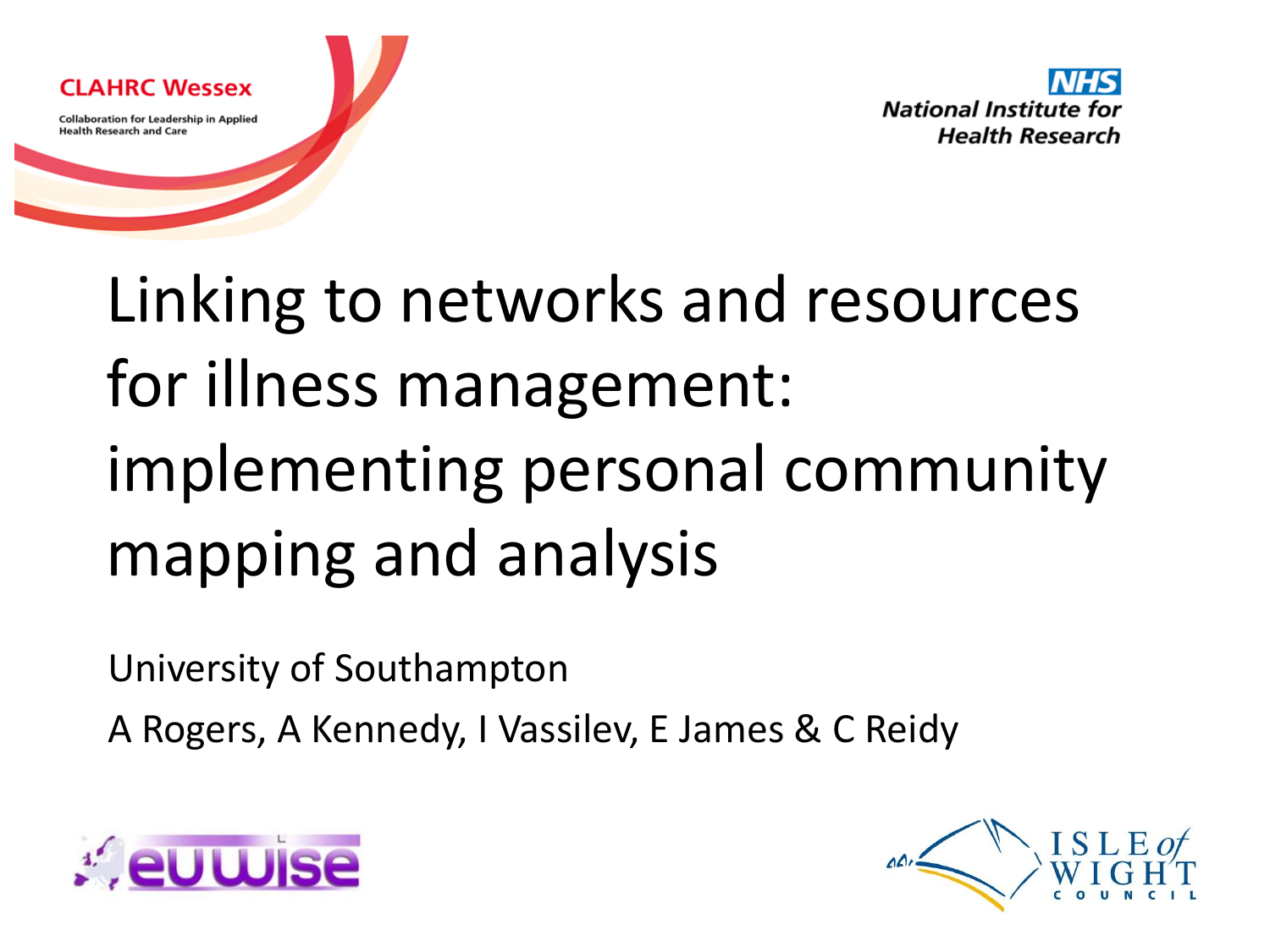



# Introduction and overview

- Social networks for self-management
- EU-WISE project and European partner countries
- Implementation and evaluation in UK
- Using NPT to makes sense of process
- What have we found?



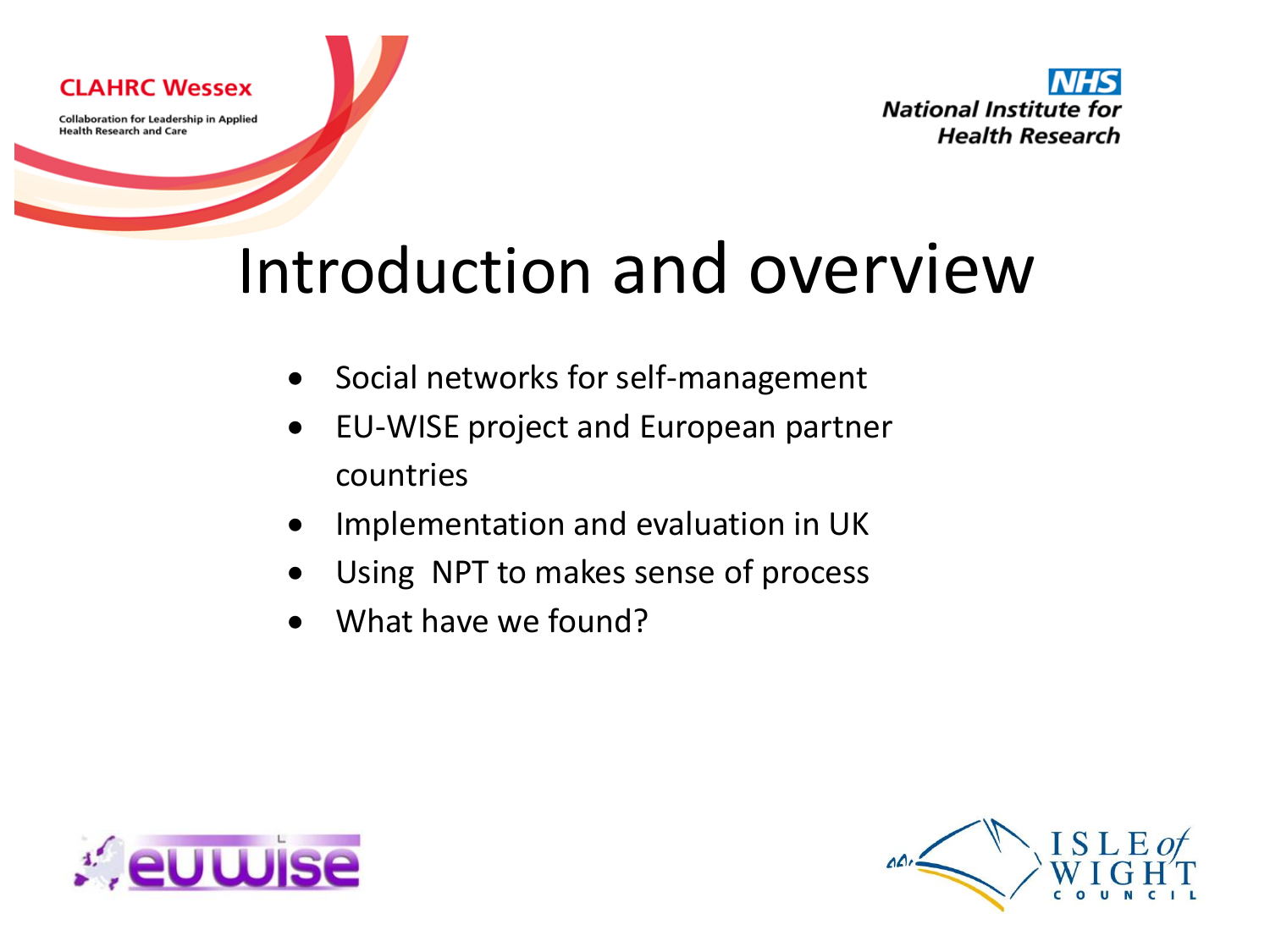

### **Properties of social networks for self-management support**

- Established that a workforce of network members are involved in self-management support
- Diverse networks are more likely to have better health and wellbeing
- Social involvement and participation in community groups related to better physical and mental health, and better individual capacity to self-manage



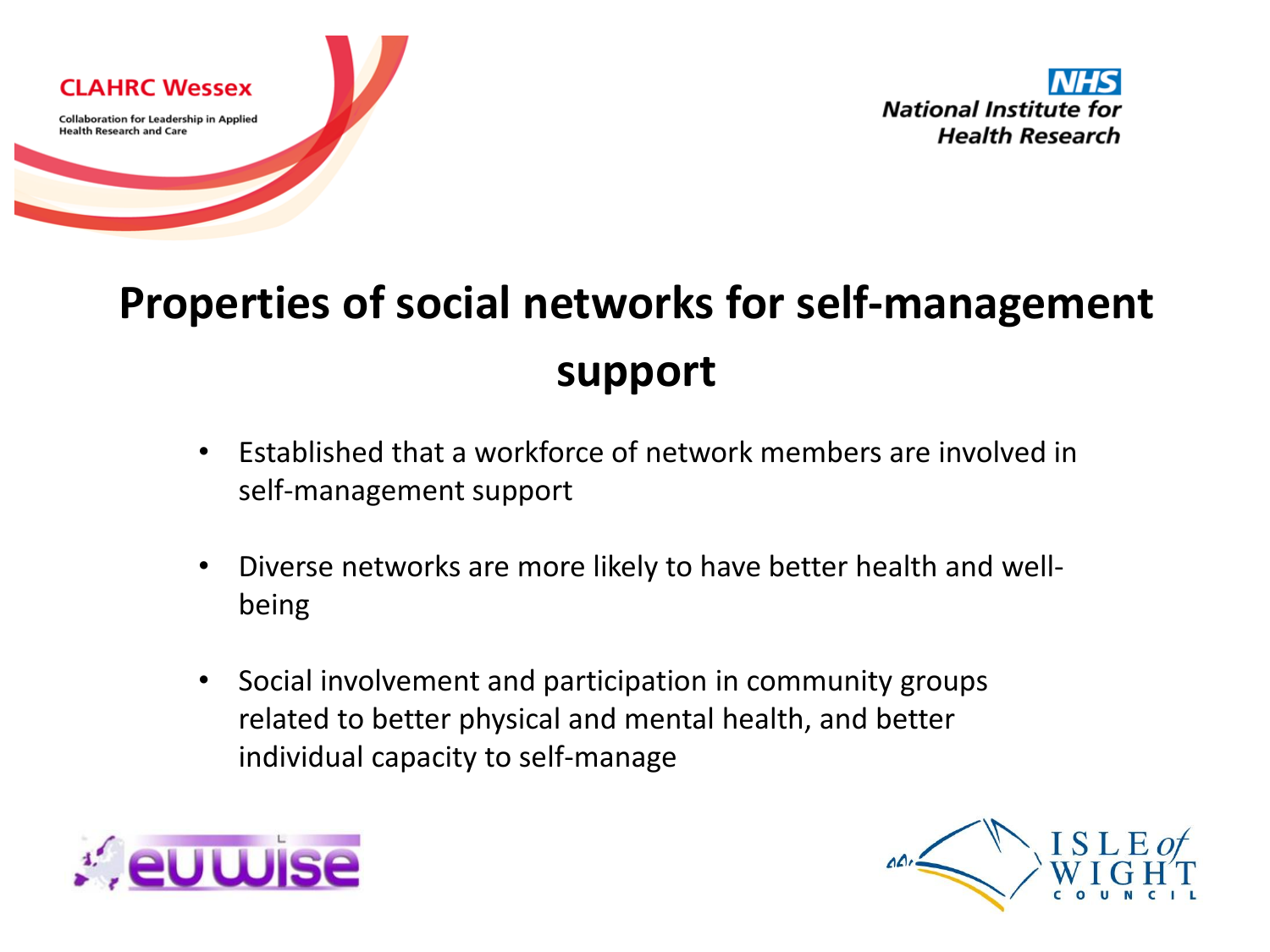### **EU-WISE: a social network approach to selfmanagement support**



A Whole System Approach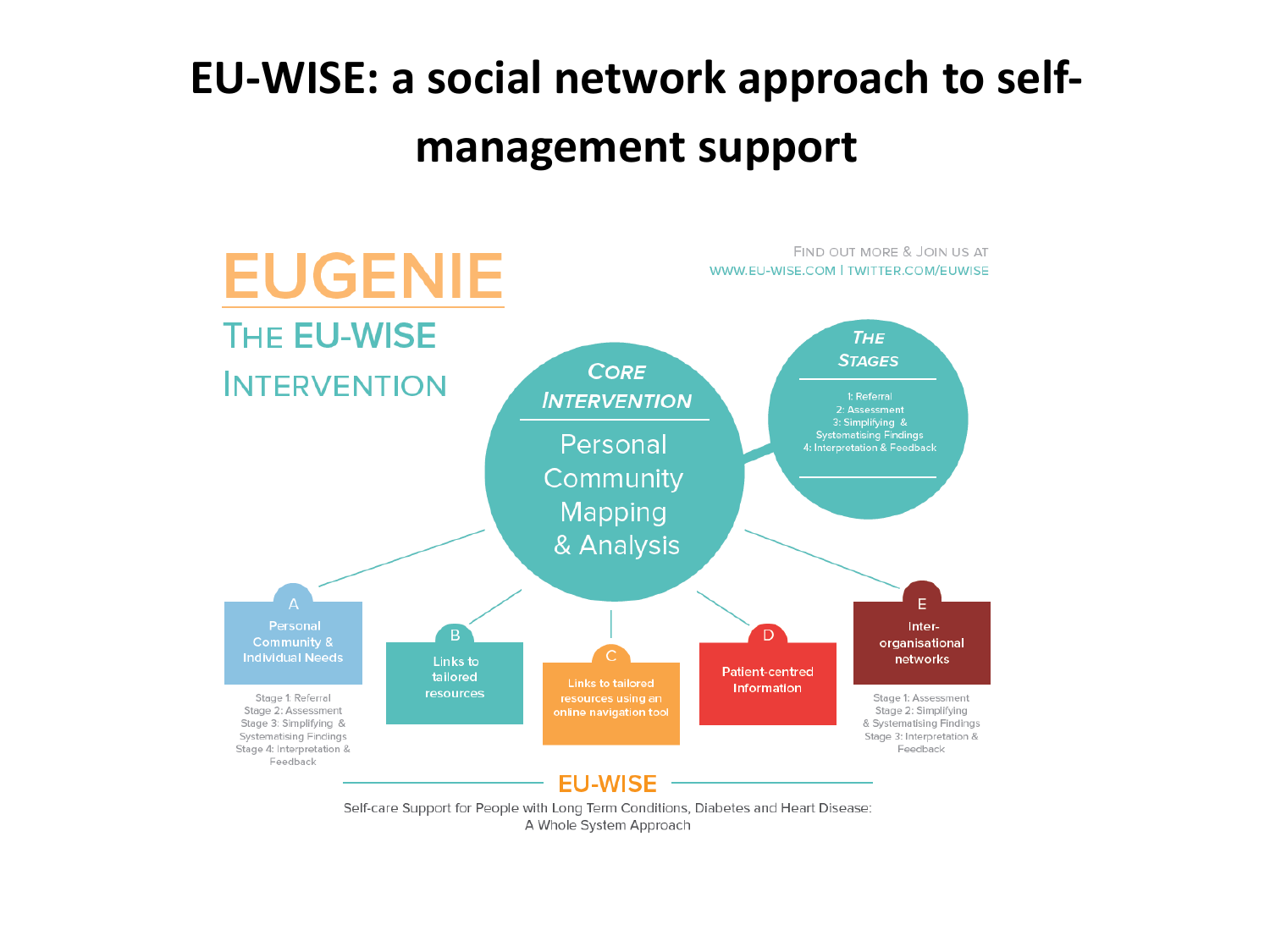**CLAHRC Wessex** 

**Collaboration for Leadership in Applied Health Research and Care** 

#### **NHS National Institute for Health Research**

| <b>Country</b>     | <b>Format</b>                | <b>Facilitator</b>                                   | <b>Setting</b>                     |
|--------------------|------------------------------|------------------------------------------------------|------------------------------------|
| <b>UK</b>          | Mainly web-based             | <b>Health Trainers and</b><br><b>Care Navigators</b> | Community and<br>people's homes    |
| <b>Netherlands</b> | Paper-based                  | Researcher/GP                                        | Hospital                           |
| <b>Greece</b>      | Web-based and<br>paper based | Nurse & social<br>worker                             | <b>Rural GP practice</b>           |
| <b>Bulgaria</b>    | Paper-based                  | Researchers                                          | Rural community;<br>people's homes |
| <b>Spain</b>       | Web-based and<br>paper-based | Researcher                                           | Community, and GP<br>practice      |
| <b>Norway</b>      | Paper-based                  | <b>Nurse specialists</b>                             | <b>Health House</b>                |



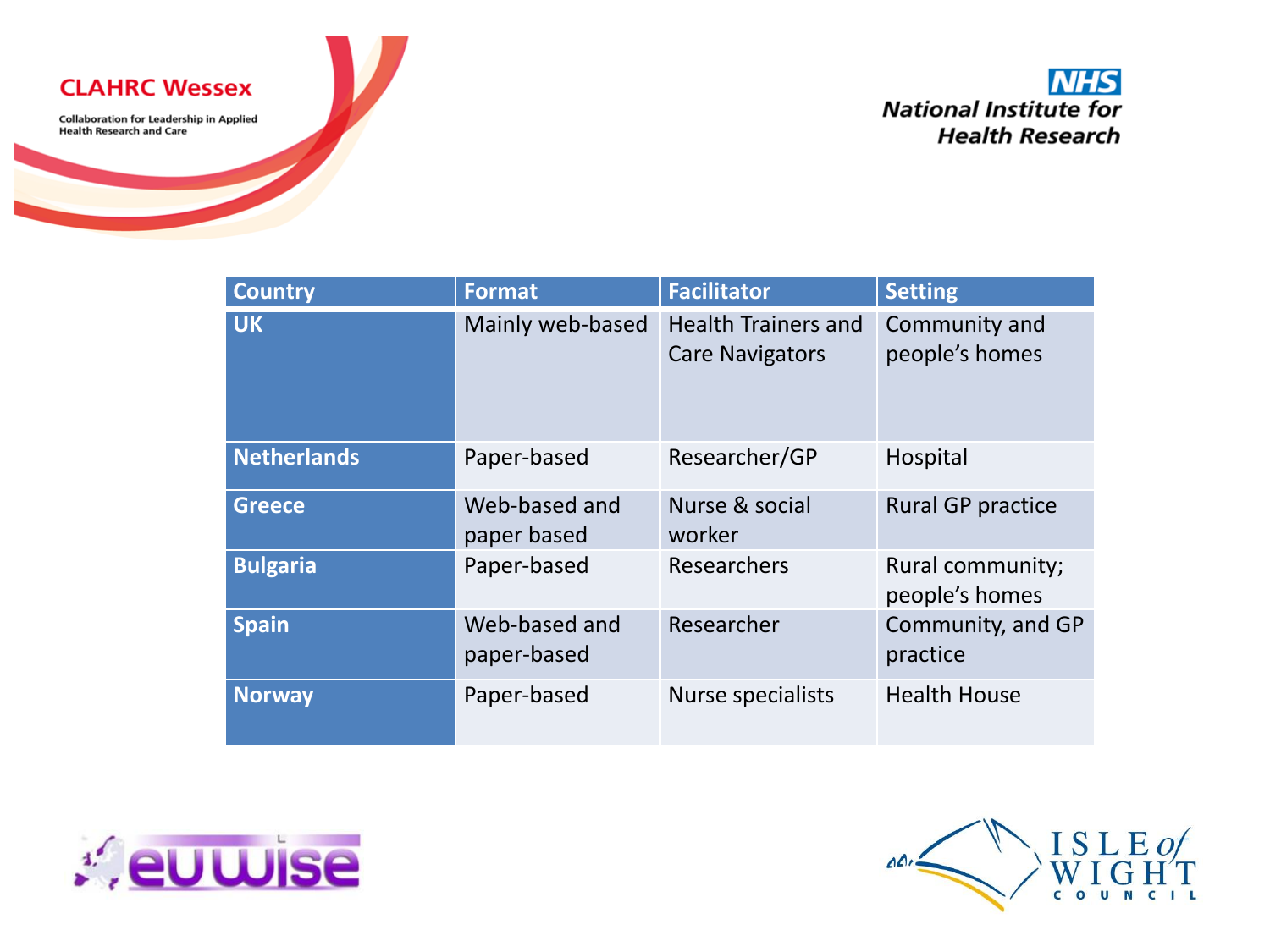

### **Implementation and Evaluation of EU-GENIE**

- Normalisation Process Theory as sensitising framework for analysis
- Case study with 15 participants living with diabetes type 2
- Intervention facilitated in a community setting by non-health care professionals (such as Health Trainers, Care navigators, researcher)
- Two training days with Health Trainers, Care Navigators and managers
- Video recording of intervention, researcher observation, postintervention interview
- Face to face interviews with participant at 6 and 12 months (researcher)
- Notes on intervention video and evaluation interview entered using NPT



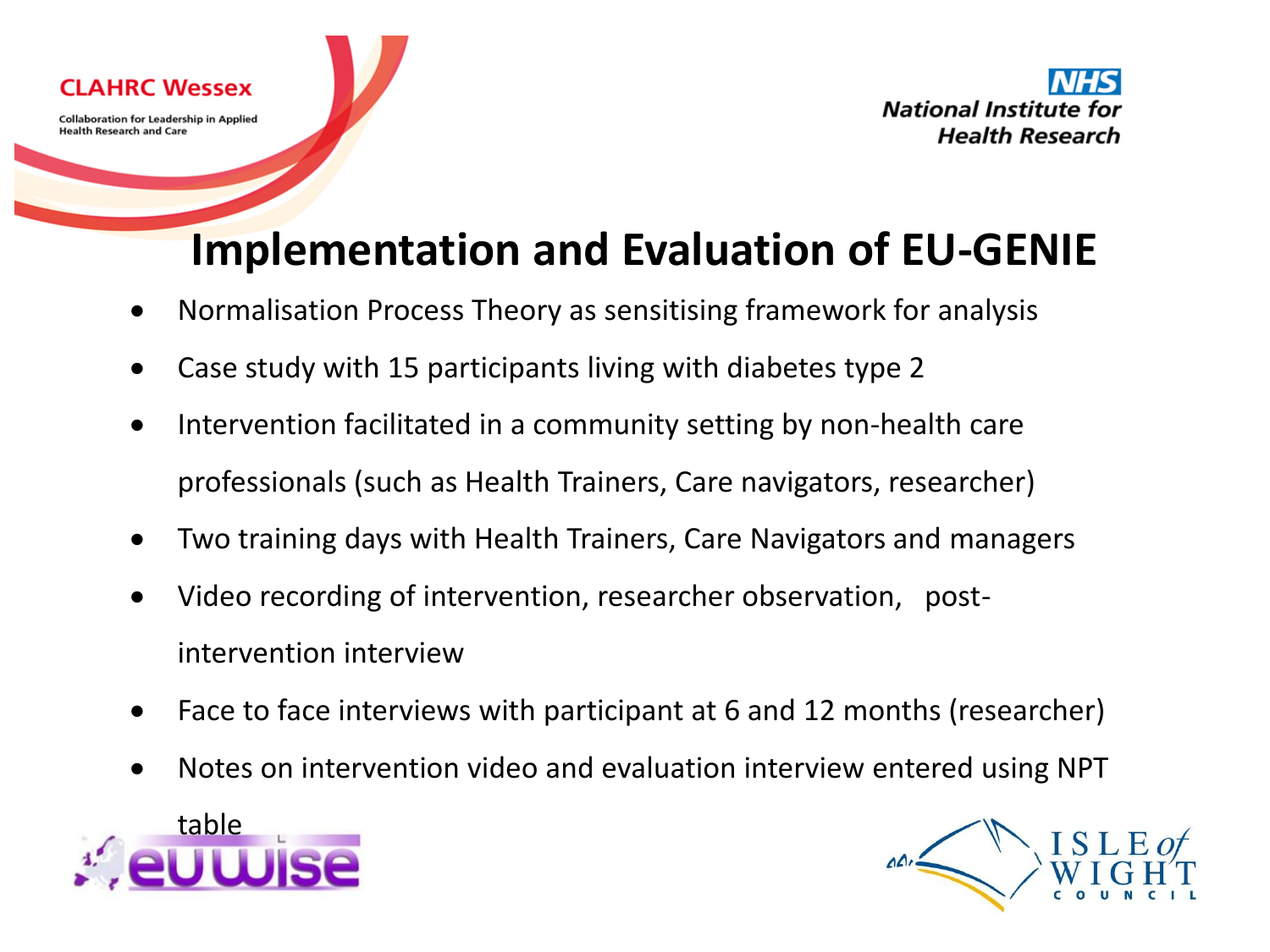

Please tell us about your network of friends, family and others you're in contact with, to help us supply you with the most useful results.

| <b>Karen</b>                                     | <b>Every day</b>                                                                        | <b>Family member</b>                             | Son/daughter (in law) $\overline{\mathbf{v}}$  |
|--------------------------------------------------|-----------------------------------------------------------------------------------------|--------------------------------------------------|------------------------------------------------|
| Their name, or just a<br>nickname if you prefer. | How often are you in<br>contact with them?                                              | What type of relationship do<br>they have to you | GP<br><b>Nurse</b>                             |
| <b>Karen</b><br>Son/daughter (in<br>law)         |                                                                                         |                                                  | <b>Specialist</b><br>Other health professional |
|                                                  | Once you have<br>finished entering your<br>ь<br>information, drag<br>your newly created |                                                  | Other                                          |
|                                                  | pin to the diagram.                                                                     |                                                  |                                                |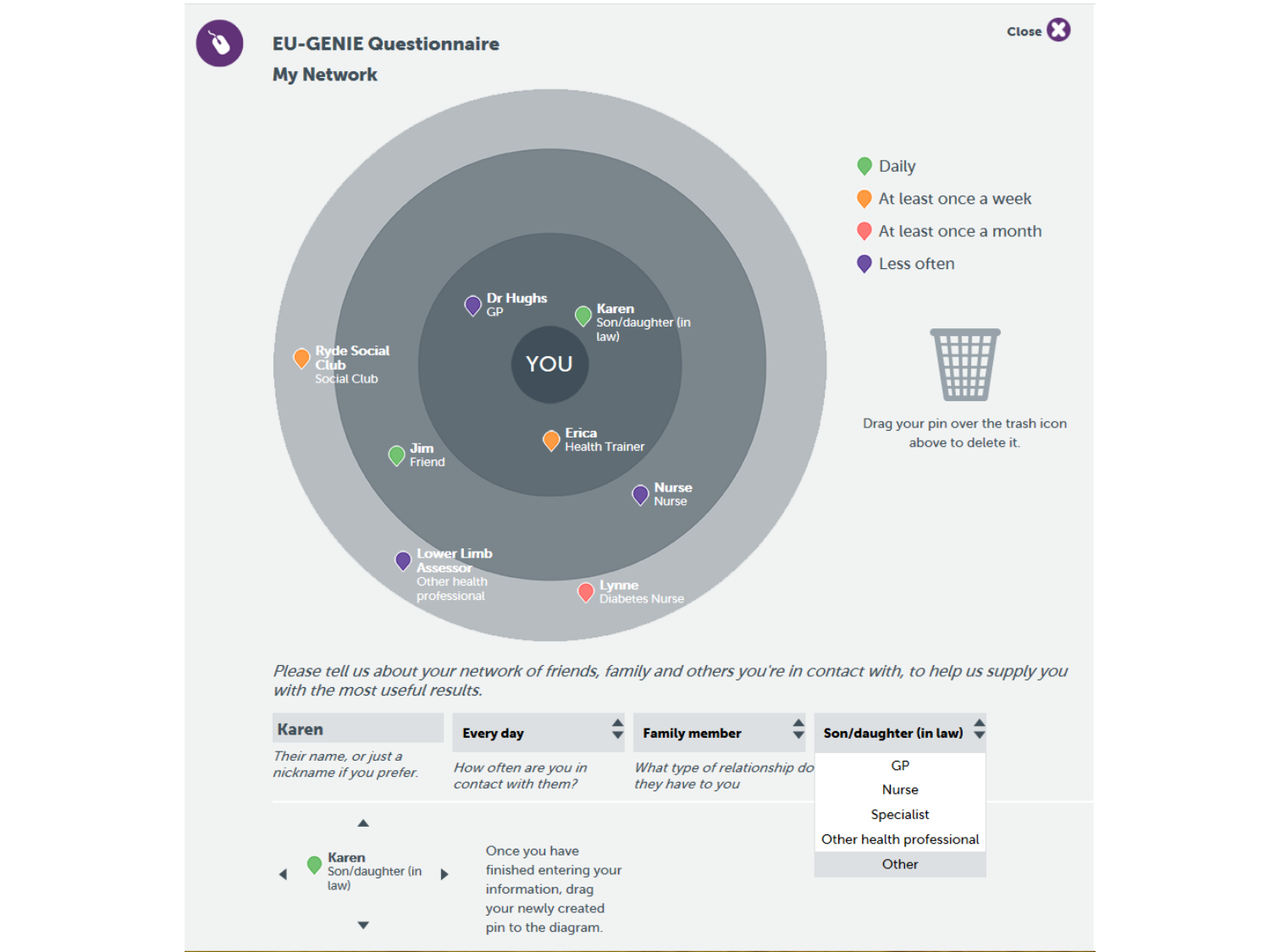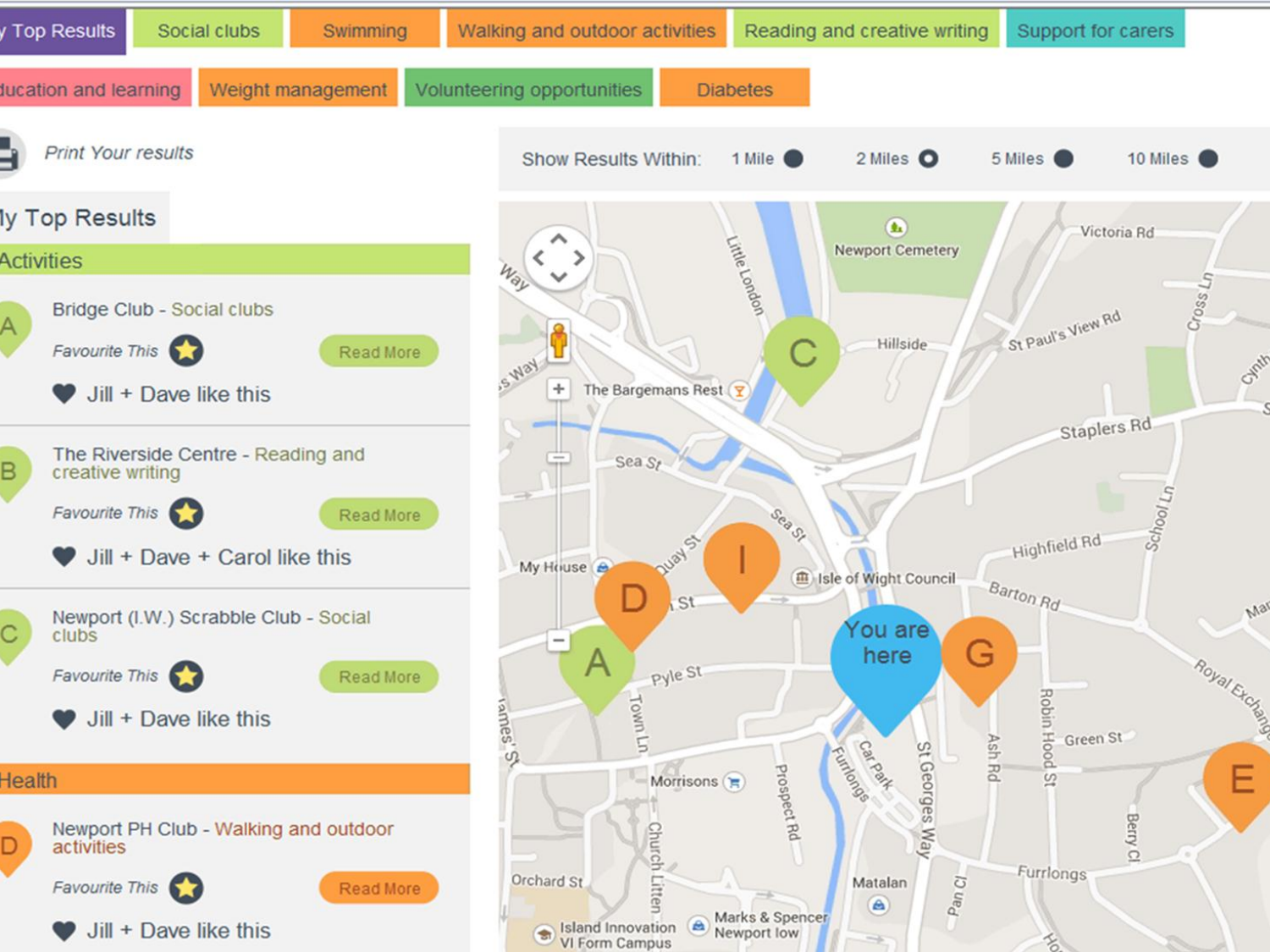

# EUGENIE DEMO



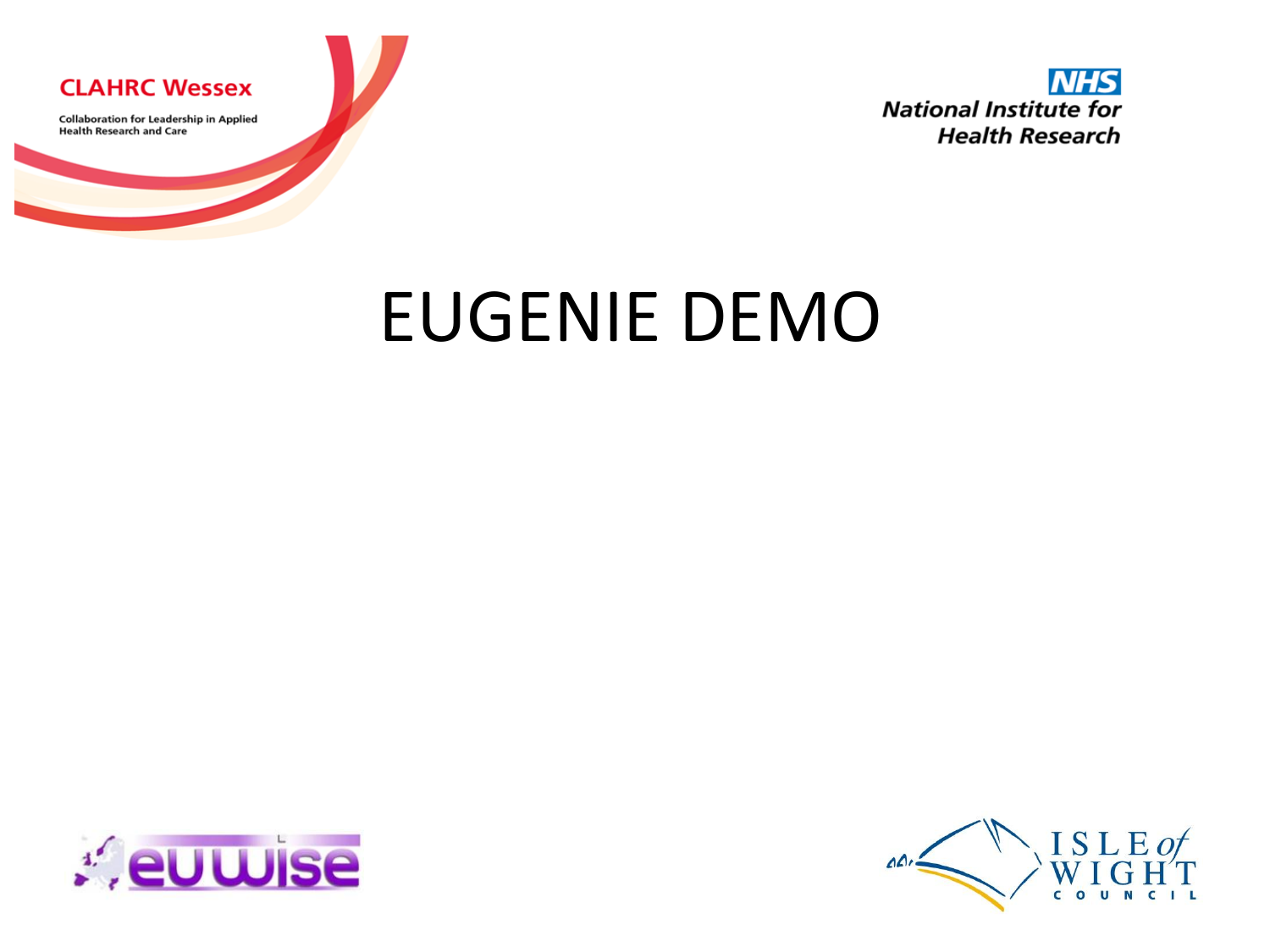# **Case Study**

**COHERENCE: Meaning of practice: sense-making work; Does the practice make sense? What is the work involved?**

| <b>Components</b>      | <b>EUGENIE 11</b>                                                           |
|------------------------|-----------------------------------------------------------------------------|
| <b>Differentiation</b> | Originally named those who support diabetes (daily proximity was            |
|                        | important) – later added many more names of family, friends and             |
|                        | acquaintances.                                                              |
|                        |                                                                             |
|                        | There are many HCPs and HT on diagram as HT has already helped him          |
|                        | make many changes to diet and alcohol intake and made links to eg exercise  |
| <b>Communal</b>        | support.                                                                    |
| specification          | Worked carefully with HT to populate circles, expressed surprise there were |
|                        | so many on the diagram. One close friend plus 2 regular drinking            |
| Individual             | companions.                                                                 |
| specification          | Important to have someone key to talk to (step-daughter next door).         |
| Internalisation        | Diagram important when it is merged with information obtained from          |
|                        | others to give a wider picture of what is needed for experts to analyse $-$ |
|                        | thus the logic of using a computer                                          |
|                        | Not thought before about how other people could support him. Didn't take    |
|                        | much notice of diabetes - until HT supported to make changes                |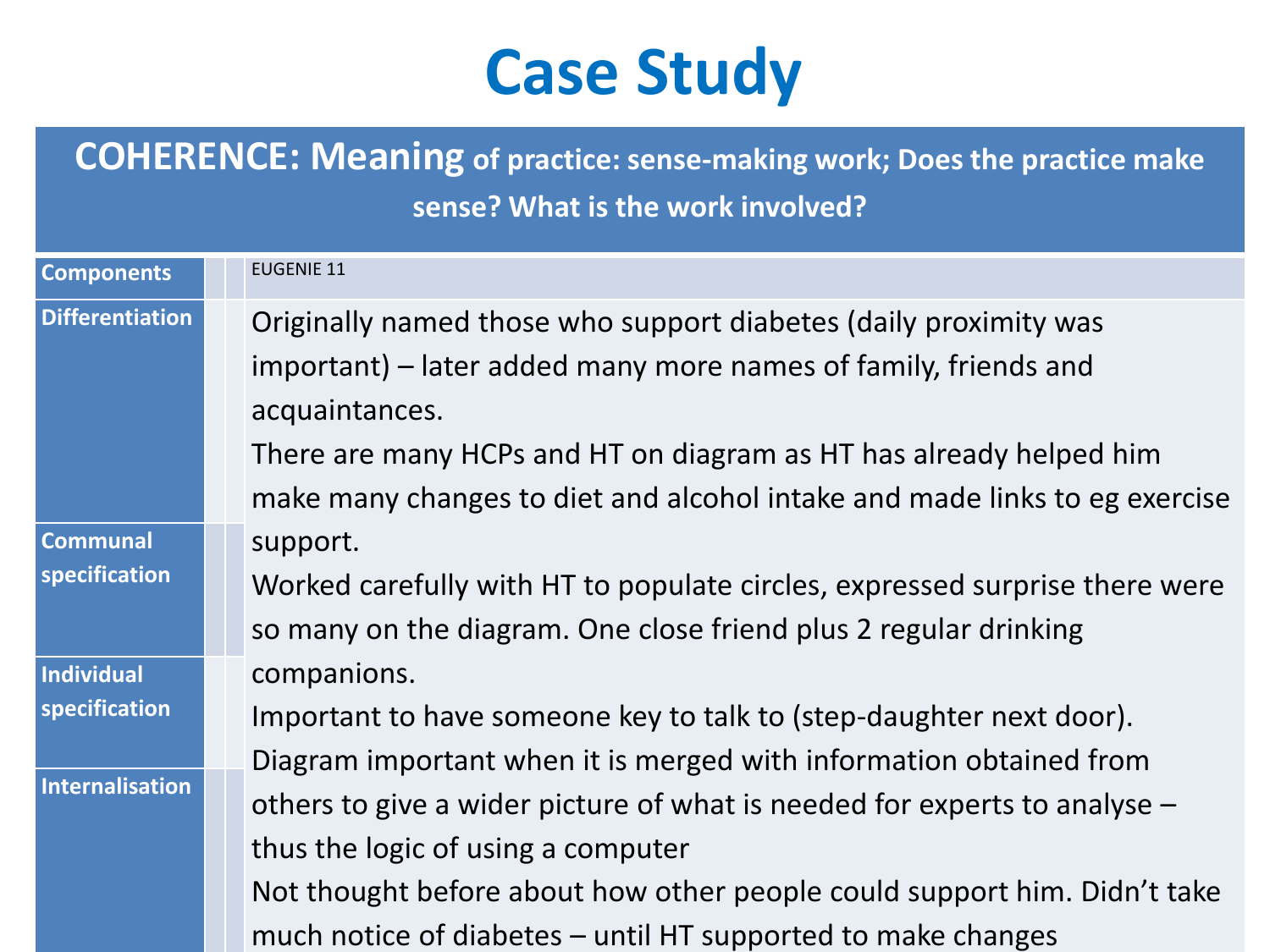| <b>COGNITIVE PARTICIPATION</b> Commitment & engagement: relational work; Who does<br>the work? |                                                                                        |  |  |
|------------------------------------------------------------------------------------------------|----------------------------------------------------------------------------------------|--|--|
| Initiation                                                                                     | Took time to move beyond thinking about $HCP -$ then kept adding people                |  |  |
|                                                                                                | Map with results very engaging                                                         |  |  |
|                                                                                                | The 'used to do' question reverberated through the discussions and interview.          |  |  |
| <b>Enrolment</b>                                                                               | Able to note currently relevant activities and those now lost to him because of        |  |  |
|                                                                                                | physical deterioration.                                                                |  |  |
|                                                                                                | HT suggested Healthy Walks in the future as she knew they were going to start up       |  |  |
|                                                                                                | 30 minute walks more suitable for him                                                  |  |  |
|                                                                                                | Wanted to know if results would appear on his computer so he could study them          |  |  |
|                                                                                                | in more detail $-$ surprised there were 9 pages                                        |  |  |
| <b>Legitimation</b>                                                                            | Beer/drinking a problem for health but important social activity $-$ he also does      |  |  |
|                                                                                                | voluntary $(?)$ work at the social club – stocktaking.                                 |  |  |
|                                                                                                | Biggest problem at night when he is on his own $-$ since his wife died                 |  |  |
| <b>Activation</b>                                                                              | Results of relevance mostly, though some not interested in eg swimming, group          |  |  |
|                                                                                                | therapy. Did prioritising work on the paper version – but actual priorities set out in |  |  |
|                                                                                                |                                                                                        |  |  |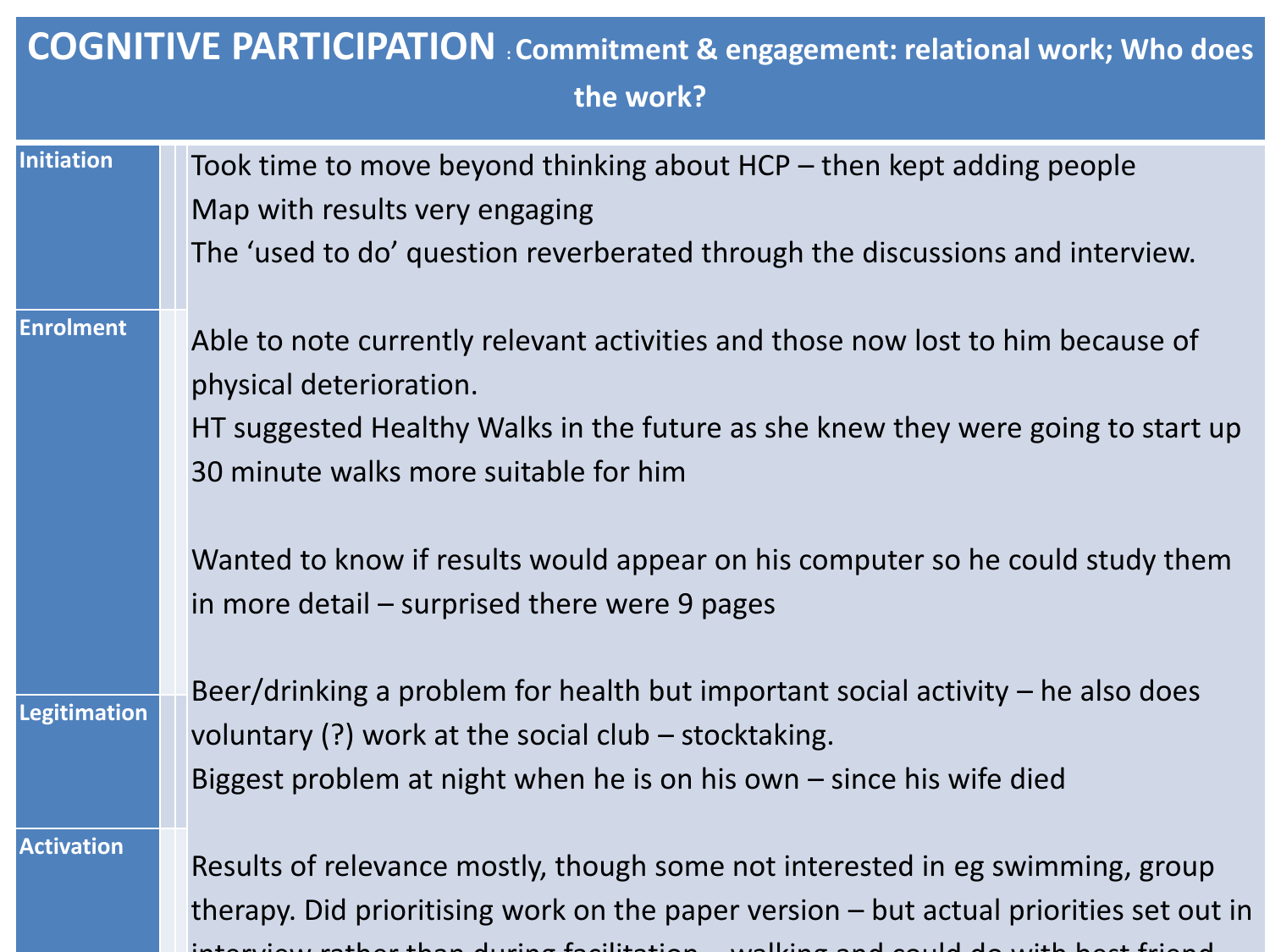#### **COLLECTIVE ACTION: Interaction with already existing practices: operational work How does the work get done?**

| <b>Interactional</b><br>workability                                        | HT struggled with web version of EUGENIE - patient helped to manage this<br>and made suggestions (eg plug in computer to avoid losing data!) and was<br>interactive and leading in where to place people on the circles. |  |
|----------------------------------------------------------------------------|--------------------------------------------------------------------------------------------------------------------------------------------------------------------------------------------------------------------------|--|
| <b>Relational</b><br>integration                                           | HT was important and role to feed back findings to research team                                                                                                                                                         |  |
| <b>Skill set</b><br>workability                                            |                                                                                                                                                                                                                          |  |
| <b>Contextual</b><br>integration                                           |                                                                                                                                                                                                                          |  |
| <b>REFLEXIVE MONITORING: Understanding &amp; assessing: appraisal work</b> |                                                                                                                                                                                                                          |  |
| How is the work understood and assessed by actors implicated in it?        |                                                                                                                                                                                                                          |  |
| Systematization                                                            | Talking to HT important, wouldn't have thought of so many people without                                                                                                                                                 |  |
| <b>Communal</b><br>appraisal                                               | her – need prompting to help with diagram – reifies importance of diagram<br>to others rather than himself, so key outcome is to get the diagram right.                                                                  |  |

Young people could do it online, but older people need help

**Individual** 

**appraisal**

**Reconfiguration**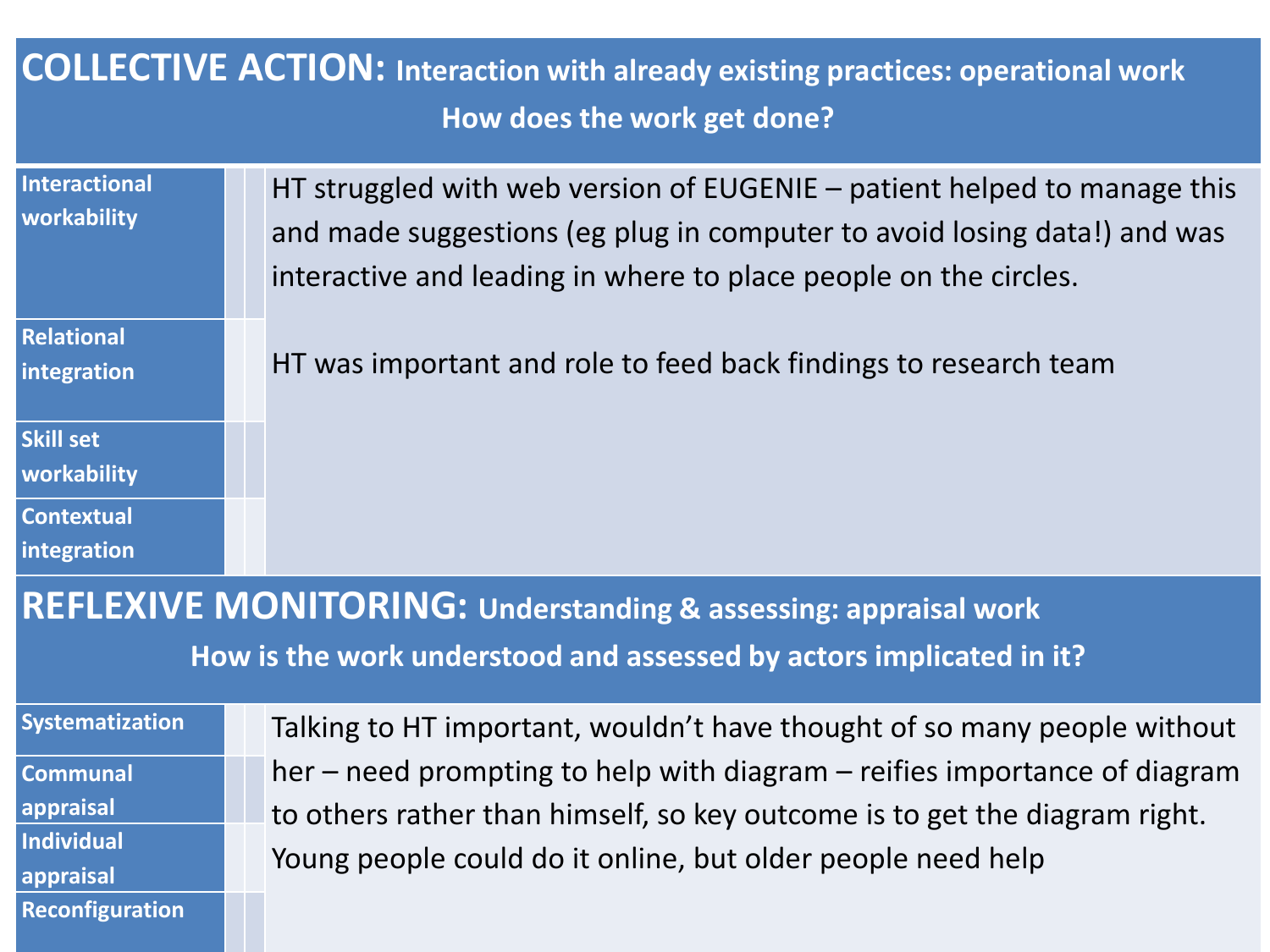# **Opens space for reflexive engagement**

- Not a single fixed way of thinking about CIM, but different sets of normalised practice
- The network diagram opens this up, denaturalises it, and makes reflexive engagement, navigation and re-negotiation easier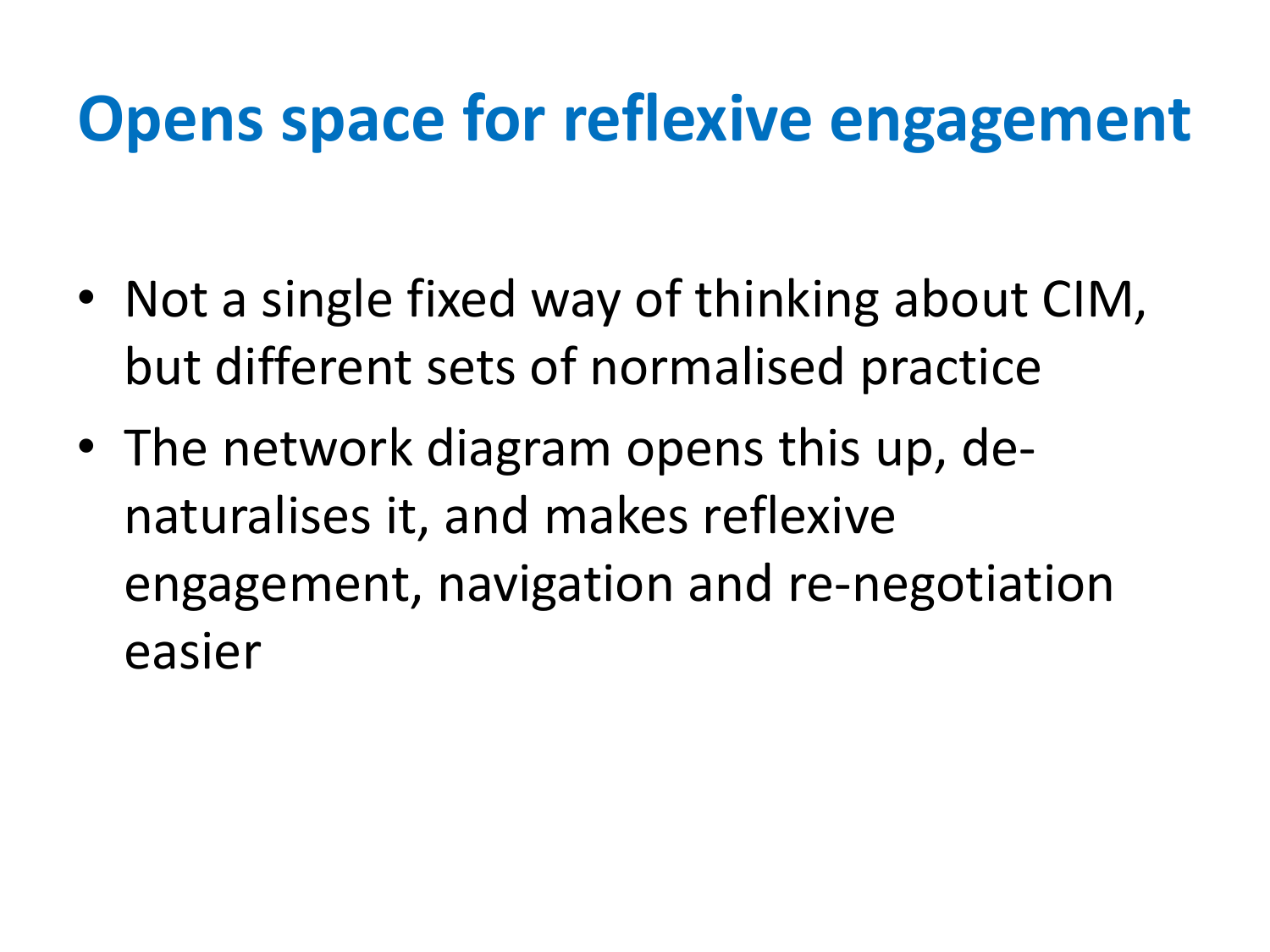# **Buy-in happens in different ways**

Buy-in is about engaging with the process of re-negotiation and navigation

- For outsiders to see if someone is isolated or needs support (1)
- A fixed point in time need to use it to show change  $(6)$
- For experts to accrue knowledge about what resources are being used locally and fill the gaps (11)
- Having diabetes one needs to look after oneself (10)
- Need to get fitter; once you've got people graphically it can serve as an aide-memoire; you can print it out and remind yourself who you can contact (4)
- To learn about activities that she didn't know about (7)
- To help prioritise in relation to need; finding others are supporting him rather than the other way around (13)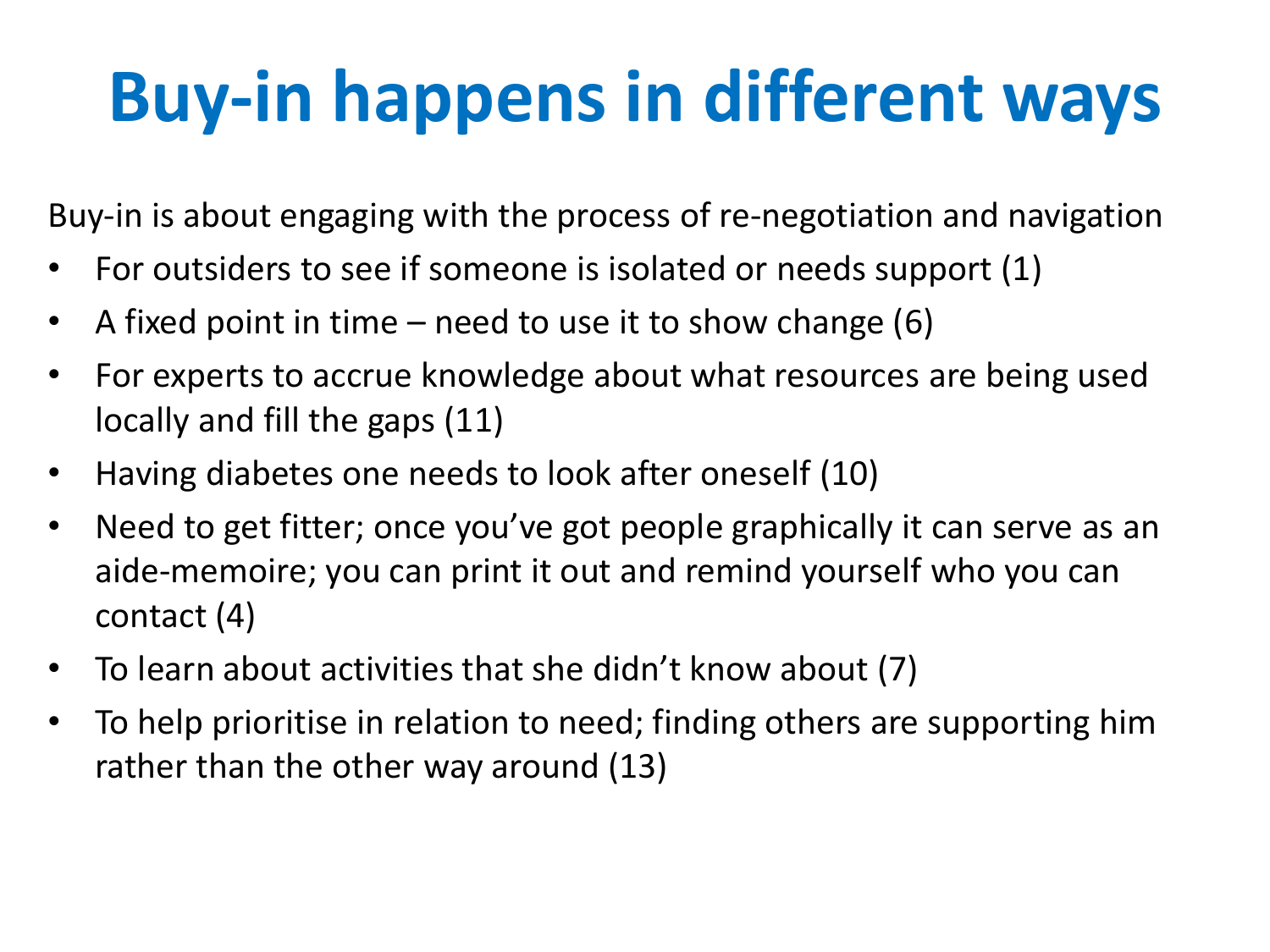#### **Practical solutions of immediate relevance**

- Mapping network members and discussing their roles offers reference points to where navigation and re-negotiation can take place
- Opening up of normalised CIM practice and network member roles feeds into the discussion of activities of immediate relevance
- Limitations: opening up is only happening on the cognitive level and actual negotiation of relationships still needs to take place outside the intervention discussion
- Focussing on user priorities means changes could be achieved indirectly through developing alternative forms of engagement (e.g. when network members have a negative impact on CIM)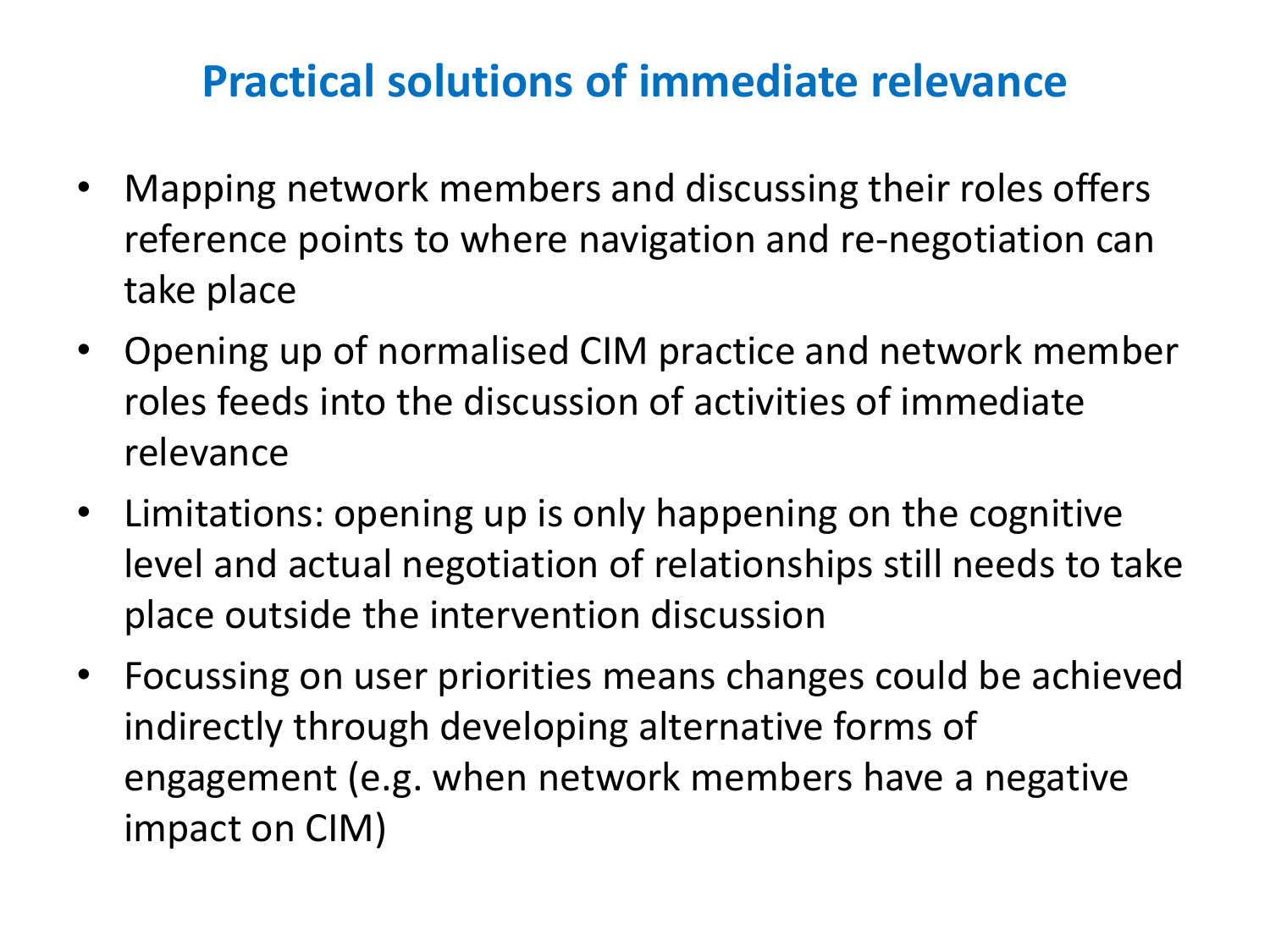

### **What is likely to improve self-management and selfmanagement support?**

- Visualise and raise awareness of the structure and organisation of personal communities
- Improve individual and network capacity for navigating and negotiating relationships and roles
- Focus on user-preference in order to maximise possibility of social engagement
- Professional endorsement is important, but delivery of SMS interventions should be outside primary care
- Facilitator as a co-traveller in the process of re-framing CIM